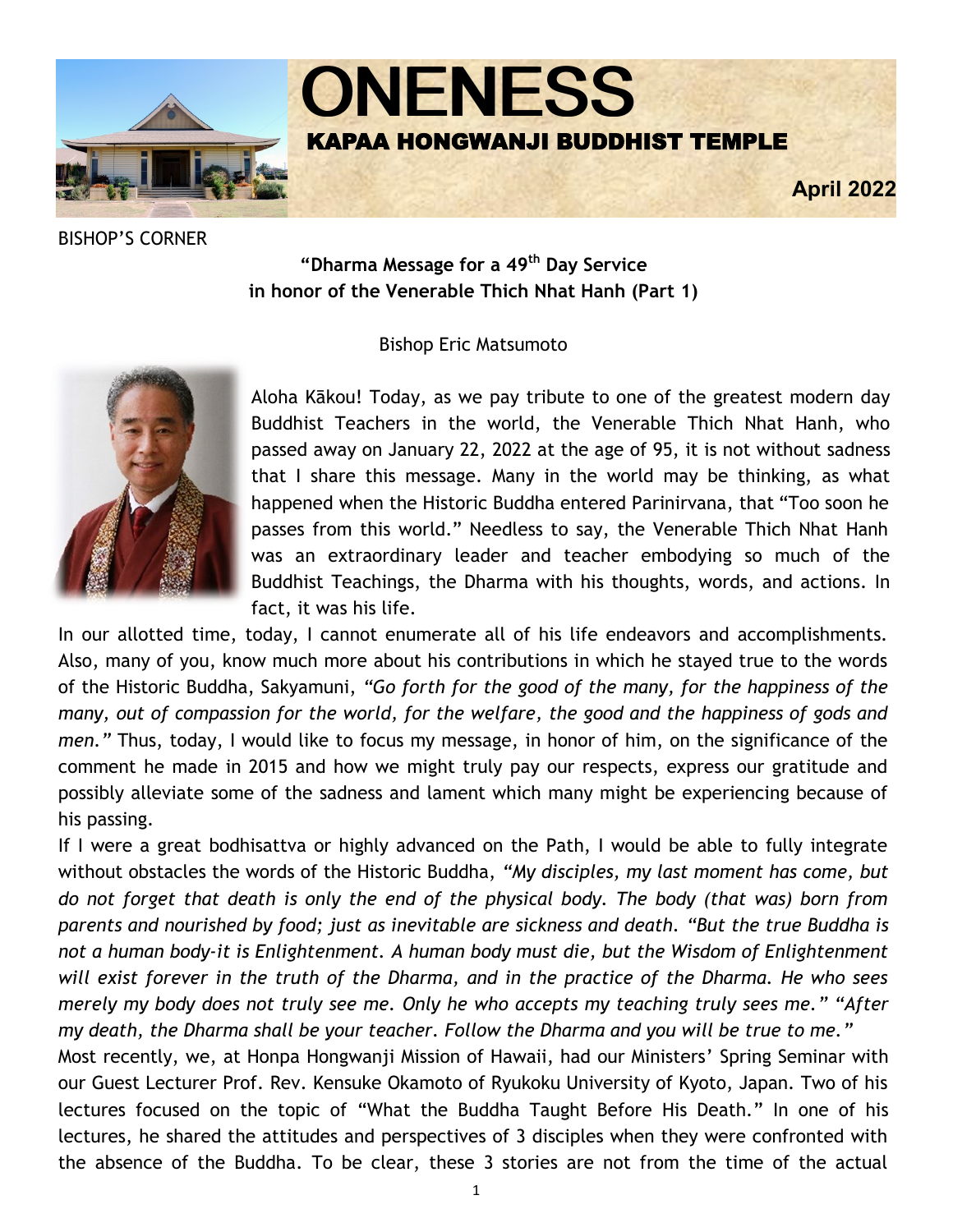demise of Sakyamuni, but from the episode of his life when he was not physically present in the human world or dimension with his ascending to the Heavenly Realms as he sought to share the Dharma with his deceased Mother, the former Queen Maya who did not have the opportunity to hear the Dharma while she was living in the human world.

As the Historic Buddha, out of compassion, embarked on this particular journey of sharing the Dharma, the disciples of the Buddha in the human dimension were faced with the dilemma of his absence. In a way, similar to what many would later experience with the Buddha's Parinirvana. The question is "How did people deal with and respond to the Buddha's absence?" Likewise, "How are we, of the present, responding to the passing of one of the greatest teachers of our current times?"

As we continue to reflect, let me introduce, the responses of the Disciples Uppalavanna, Pingiya, and Subhuti which was shared by Prof. Okamoto.

First, the Disciple Uppalavanna. She wanted to be the first to worship the Buddha after the Buddha's return from the Heavenly Realms. Thus, she dispersed a crowd that had gathered to greet the Buddha and was able to worship the World Honored One before anyone else. She was focused on the physical presence or the human body of the Buddha which is a very common reaction.

Next, there was the Disciple Pingiya. He, in part says, "I cannot stay away from him even for a moment…from Gotama of great understanding, from Gotama of great intelligence". "I see him with my mind as if with my eye..." "I go constantly on a mental journey for my mind... is joined to him." According to Prof. Okamoto, *"Pingiya…presents the position that through the act of thinking of or remembering the Buddha, we can meet him, even if he (the Buddha) is not in front of us. In other words, even if one is away from a person one depends on, it is possible to relieve one's anxiety."*

Finally, there is the response of the Disciple Subhuti. According to Prof. Okamoto, in sharing about Subhuti, *"He did not go to the Buddha's place of descent, but rather deeply contemplated the Buddha's teachings (dharma observance)."* In one of the accounts, it is said that Subhuti is about to do the same as Uppalavanna, but reconsiders when he deeply reflected and realized that the physical body and mind of the Buddha and human beings including the surrounding physical environment all are composed of the same earth, water, fire and wind and when he further contemplated on the following teaching, *"The buddhas of the past and the future, as well as the Buddha of (the) present, are all impermanent. If you want to worship the Buddha, you should observe the dhammas in the past, future, and present."* According to Rev. Okamoto, Subhuti's response shares that *"deep consideration of the Buddha's teaching (dhamma observance) is nothing other than worshipping the Buddha."* He (Prof. Okamoto) consoles and encourages us that *"We feel anxious when someone close to us, someone we respect and depend on, leaves us… And if such a person passed away, it is not hard to imagine that one would then be filled with anxiety and loneliness. The Buddhists of the past must have felt the same unease when the Buddha went away and when he entered final nirvana. However, Buddhist scriptures teach us how to stay close to the Buddha even in such times."* 

The Historic Buddha is known to have said that even if a person is right next to him holding on to a corner of his robe if that person does not embrace the Dharma, the person is not close to me.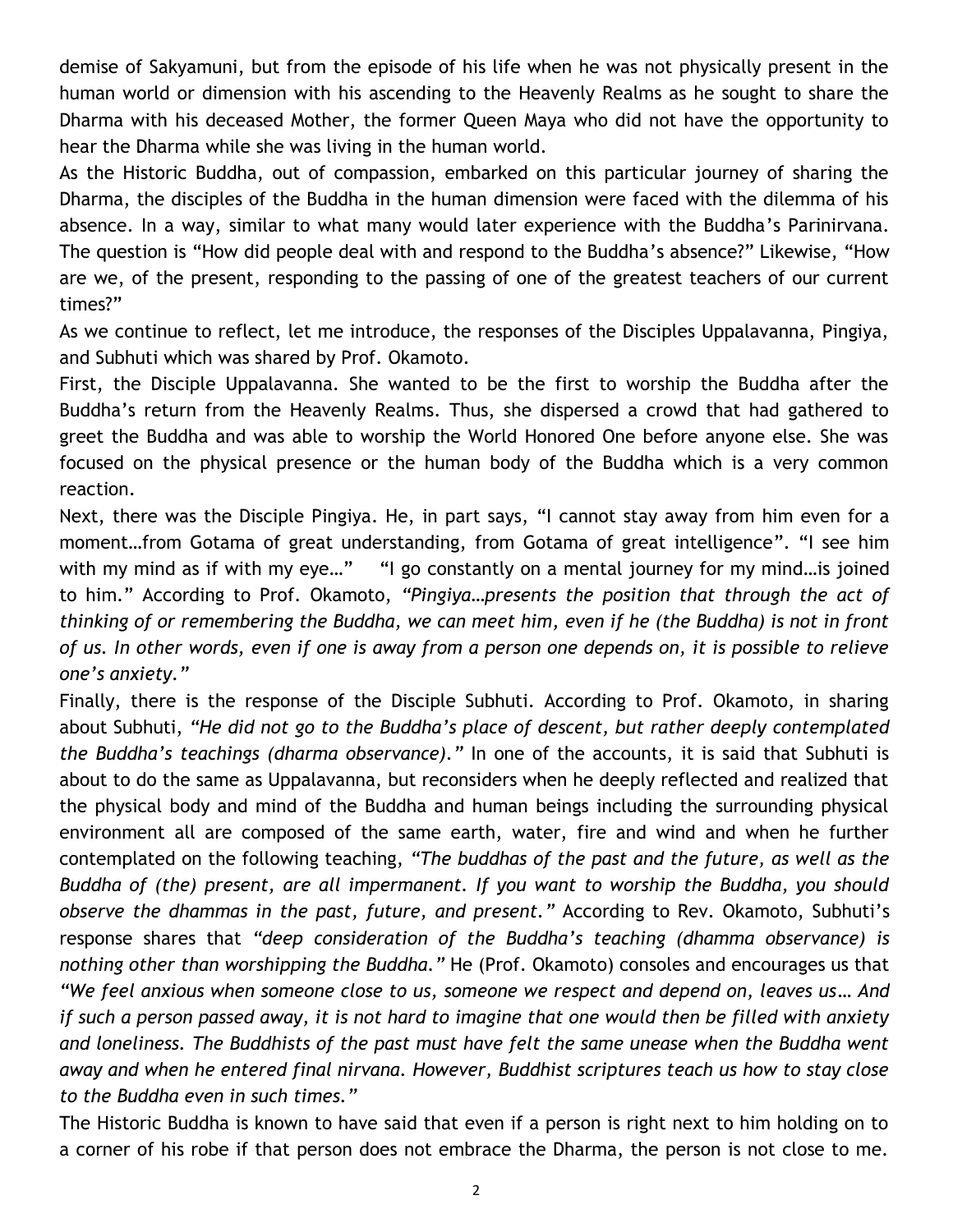However, a person who might be separated from me by hundreds or even thousands of miles, but knows the Dharma, that person is very close to me.

Let us now turn to the Venerable Thich Nhat Hanh. He is known to have said,

*I have a disciple in Vietnam who wants to build a stupa for my ashes when I die. He and others want to put a plaque with the words, "Here lies my beloved teacher." I told them not to waste the temple land...I suggested that, if they still insist on building a stupa, they have the plaque say, "I am not in here." But in case people don't get it, they could add a second plaque, "I am not out there either." If still people don't understand, then you can write on the third and last plaque, "I may be found in your way of breathing and walking."*

This is my interpretation, but to me, the Venerable Thich Nhat Hanh is saying exactly the same thing as the Historic Buddha and encouraging us to focus on the Dharma, the Teachings and this is the way to be close to the Buddha and also honor our great masters and teachers. It is by not overly focusing on their physical presence or lack of it, but focus on what they taught, focus on how they lived in the Dharma.

(To be continued in the 2022 April issue of Bishop's Corner) Note: This message was given at a 49<sup>th</sup> Day Service in honor of the Venerable Thich Nhat Hanh at Honokaa Hongwanji on March 12, 2022.

# **STATEMENT BY THE JODO SHINSHU HONGWANJI-HA**

Honpa Hongwanji Mission of Hawaii would like to share the statement on Russia's Invasion of Ukraine presented by Jodo Shinshu Hongwanji-ha in Kyoto, Japan. The statement was released on March 8, 2022.

# **Statement on Russia's Invasion of Ukraine**

On February 24, 2022, Russia aggressively began its invasion of Ukraine through military force.

It has been reported that in cities across Ukraine, many civilians including children have become victims in addition to the well over one million Ukrainian citizens forced to flee becoming refugees.

We, the Jodo Shinshu Hongwanji-ha Buddhist organization, strongly condemn taking human life lightly as well as using military force to unilaterally try to change reality through violent actions for no matter what reason.

In addition to the invasion of Ukraine, the reality is that terrorist attacks and military warfare continue across the world. Reiterating our stance against violence, it is our fervent hope that a peaceful resolution may be realized as soon as possible and that there be a safe return to peace for the people of Ukraine.

Overcoming conflict that arises through mutual exclusion and differences in thinking and values, I firmly believe that through joint efforts, the path to perpetual peace will open up to a life of spiritual richness.

March 8, 2022 IWAGAMI Chiko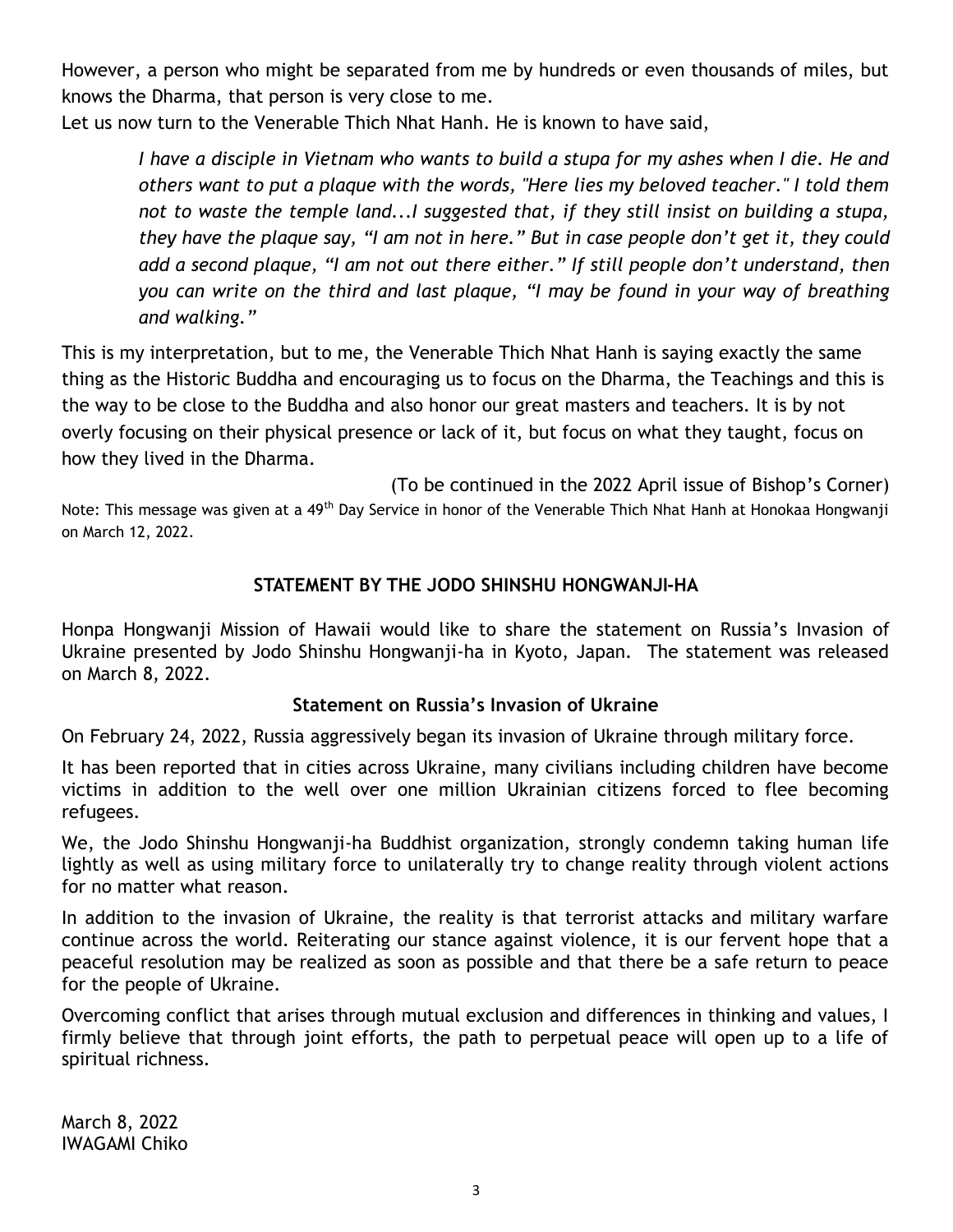# **CONDOLENCES**

Mr. Sadao Harold Aoki, a member of Honpa Hongwanji Hilo Betsuin, passed away on January 28, 2022. Mr. Aoki served as the President of Honpa Hongwanji Hilo Betsuin from 1988 through 1991. He was also an advisor for Hilo Betsuin Kendo Club. He contributed to the community through as Vice Principal of Kapiolani School, Waiakea High School and Waiakea Elementary School. He coached the Waiakea High School Baseball and the Hawaii AJA Baseball. The Ingo of KAI-DOU-IN 開導院 which means "One who truly Provided Guidance" in recognition of his life of Nembutsu was conferred by Bishop Eric Matsumoto on February 25, 2022.

#### **COMMUNICATIONS & RESOURCES ON COVID-19**

The Office of the Bishop has issued a series of memos (1-18) to provide directives and recommendations regarding temple activities and procedures during the COVID-19 outbreak. These are available in the following page of our Hawaii Kyodan Website. The latest memo was issued on March 3, 2022 because of all Counties in the State of Hawaii have lifted all restrictions put into effect by County ordinances.

<https://hongwanjihawaii.com/blog/2020/03/13/covid19/>

# **COMMITTEE ON SOCIAL CONCERNS**

**Donations** 

The Committee on Social Concerns has made the following donations to organizations supporting relief efforts and humanitarian aid in Tonga as a result of the volcanic eruption and the ongoing war in Ukraine:

#### **For Tonga:** \$750 The Salvation Army

**For Ukraine:**

\$1250 Doctors Without Borders \$750 World Central Kitchen

#### **COVID-19 Resilience Grant**

To help ensure temples can safely operate during the ongoing COVID-19 Pandemic the Committee on Social Concerns has created the COVID-19 Resilience Grant. This grant can be used to help purchase Personal Protective Equipment (masks, gloves, etc.) as well as cleaning and disinfecting supplies used to reduce the risk of infection.

Any temple affiliated with Hawaii Kyodan may apply to receive a grant of up to a maximum of \$500.00. To apply, submit a letter indicating the amount requested and detailing how grant funds will be used. The letter must be signed by Temple President or Minister. Committee on Social Concerns, Honpa Hongwanji Mission of Hawaii, Attn: Rev. Blayne Higa, Chair. Applications will be reviewed on a rolling basis as they are received.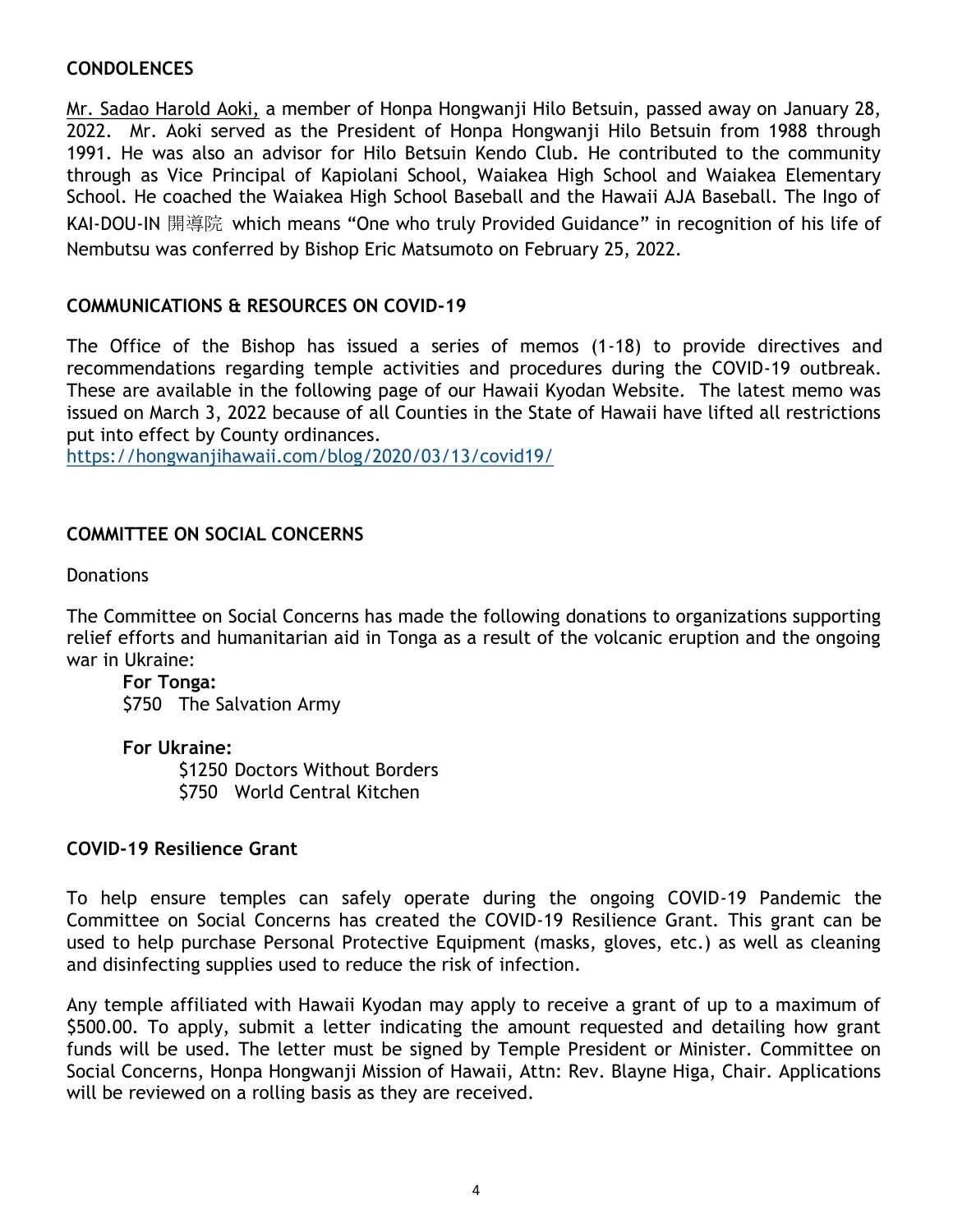#### **Current Grants Awarded:**

- \$500 Makawao Hongwanji Mission
- \$500 Moiliili Hongwanji Mission
- \$500 Kahului Hongwanji Mission
- \$500 Mililani Hongwanji Mission
- \$500 Papaikou Hongwanji Mission
- \$500 Puna Hongwanji Mission
- \$500 Honpa Hongwanji Hilo Betsuin
- \$200 Lihue Hongwanji Mission

# **Our Interdependent Lives: Food Waste and Sustainability**

An educational Zoom event on food waste reduction, composting with worms, and "going compostable" at Obon. This event is sponsored by the Buddhist Churches of America Social Welfare Committee and the Honpa Hongwanji Mission of Hawaii Committee on Social Concerns. Two speakers will address different aspects of food waste reduction with an emphasis on what we can do in our homes, temples, and organizations. An opening and closing by Buddhist ministers  $-$ Rev. Blayne Higa of Kona Hongwanji and Rev. Don Castro of Seattle — will help make the connection to the dharma.

Date: Saturday, April 16<sup>th</sup>, 2022

Time: 10 a.m. – 11:45 a.m. (HST)

Registration: <http://honpahi.link/foodwaste>

Speakers:

Mindy Jaffe (Co-founder and Coordinator of Windward Zero Waste School Hui and Owner of Waikiki Worm Company)

Ron Hamakawa (Member of Seattle Betsuin and a district manager in food and nutrition services, serving multiple healthcare institutions across Western Washington)

# **STATE DHARMA SCHOOL GATHERING**

We will be having a State Dharma School Gathering and Dharma School Teachers/Educators Session on Sunday, May  $1^{st}$  from 9:30 am to 12 pm.

Please encourage everyone to register for this event by SATURDAY, APRIL 16<sup>th</sup> using the following link: Registration:<https://forms.gle/krPJPKHMqmp7VpBdA>

Here's the detailed info:

| Date: Sunday, May 1 <sup>st</sup> , 2022 |                                                                   |  |  |
|------------------------------------------|-------------------------------------------------------------------|--|--|
| Time: 9:30 a.m.                          | Service                                                           |  |  |
|                                          | Dharma Message: Rev. David Fujimoto (Mililani Hongwanji Mission)  |  |  |
|                                          | 10:00 a.m. Breakout Room Sessions                                 |  |  |
|                                          | Adult Session: Rev. David Fujimoto "The Pale Blue Dot" discussion |  |  |
|                                          | Dharma School Sessions: Jr. YBA Moderators                        |  |  |
|                                          | 10:50 a.m. Dharma School Families/Adult Sessions End              |  |  |
| 11:00 a.m.                               | Dharma School Teachers/ Educators Gathering Session (Open to all) |  |  |
| 12:00 p.m.                               | Done                                                              |  |  |
| Platform: Zoom                           |                                                                   |  |  |
| Memo: Open Invitation to All             |                                                                   |  |  |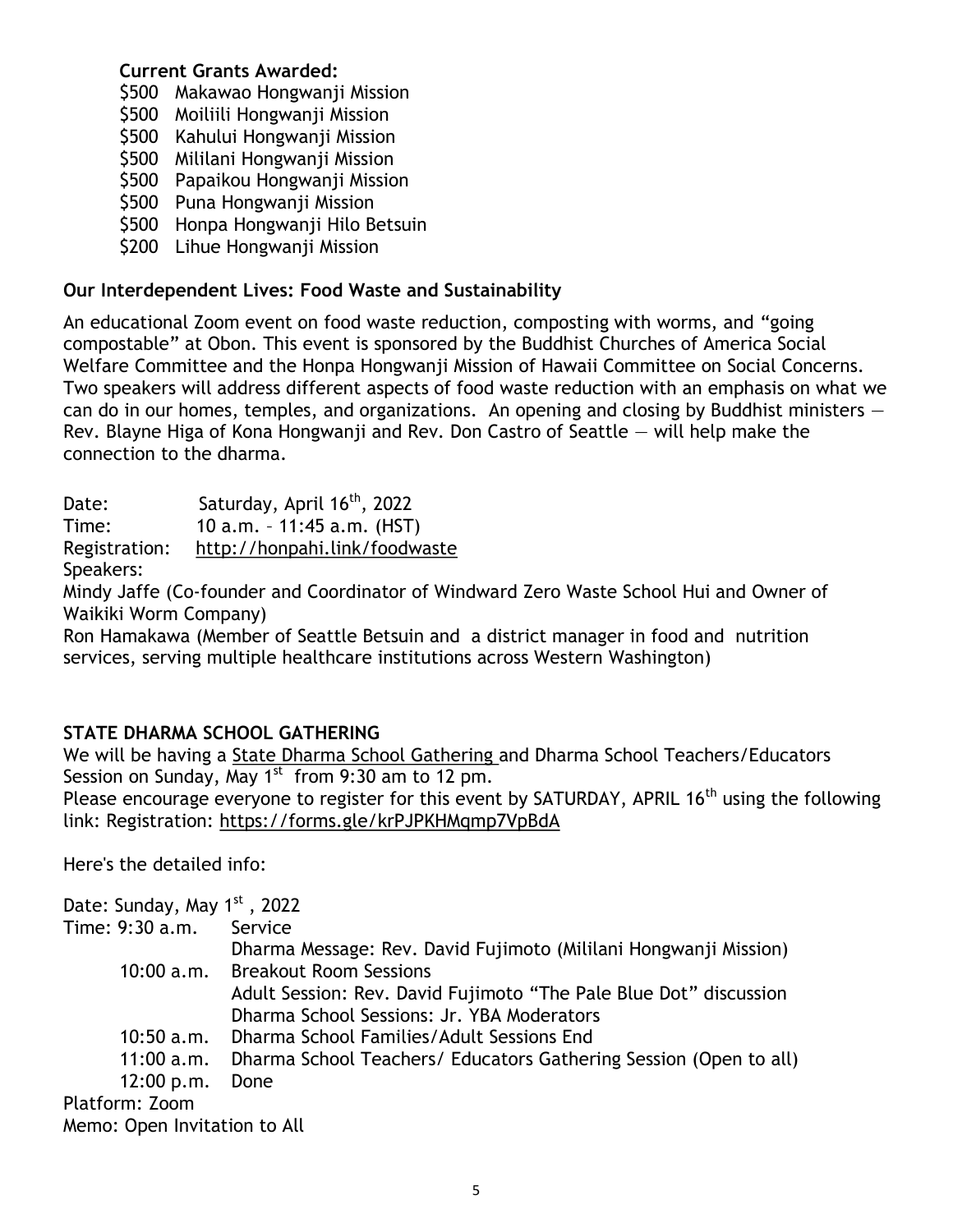# *Kauai Hongwanji Council Nembutsu Seminar*

# Women in Buddhism

- Historiographical Approach -

# Tuesday, April 26, 5:00 pm - 7:00 pm (HST): Zoom

Guest Speaker: Rev. Dr. Mutsumi Wondra



Women's roles in the history of Buddhism and Jodoshinshu-Buddhism are vital. In the historiographical approach, this seminar talks about Sakyamuni's stepmother Mahapajapati, Śrīmālādevī described in Śrīmālādevī-siṃhanāda-sūtra, Queen Vaidehī in the Contemplation sūtra, and in the Pure Land Buddhism. Shin Buddhism has nurtured the Shin Buddhist women such as Shinran Shonin's wife Eshinni-sama, and daughter Kakushinni-sama who established the current Hongwanji. In the modernism time, Lady Takeko Kujo, the daughter of the 21<sup>st</sup> Gomonshu Myoyo Shonin, founded the BWA-Fujinkai in Japan in 1907 and established the first women university, Kyoto Women's University. We also explore the view of women by Shinran, Kakunyo, Zonkaku, and Rennyo Shonins.

Rev. Dr. Mutsumi Wondra was born in Kyoto, Japan, and graduated from Kyoto Women's University, founded by Lady Takeko Kujo. While being an active member in California, she aspired to study Buddhism and attended Kyoto Chuo-Bukkyo Gakuin, and Institute do Buddhist Studies (M.A.), Ryukoku University (M.A.), and Ryukoku University (Ph.D.) she received Hongwanji Gakkai Hokyo. She is currently the resident minister of the Orange County Buddhist Church (OCBC) in California and the Institute of Buddhist Study instructor.

Her research and teaching interests are the history of Shin Buddhism in premodern, the history of Shin Buddhist thought in modernism in America, and Women and Shin Buddhism in America. She is a co-translator of Leaves of My Hear by Lady Takeko Kujo.

#### **Registration Fee**: Free (Registration Required)

Donations can be made to the Kauai Hongwanji Council. Please make a check payable to Kauai Hongwanji Council and send it to Lihue Hongwanji Mission 3-3556 Kuhio Highway, Lihue, HI 96766.

**The maximum capacity is 100 people**, first come, first served. We will email you a Zoom link three days prior to the seminar.

> **Click below to register!**  "Registration Deadline April 19, 2022" <https://forms.gle/7oBvsVVrazFJM5ma6>



When you complete the seminar registration, you will receive an automatic confirmation email from Google forms.

#### **For further information, please contact:**

Kapaa Hongwanji at 822-4667, West Kauai Hongwanji at 335-3195 or Lihue Hongwanji at 245-6262.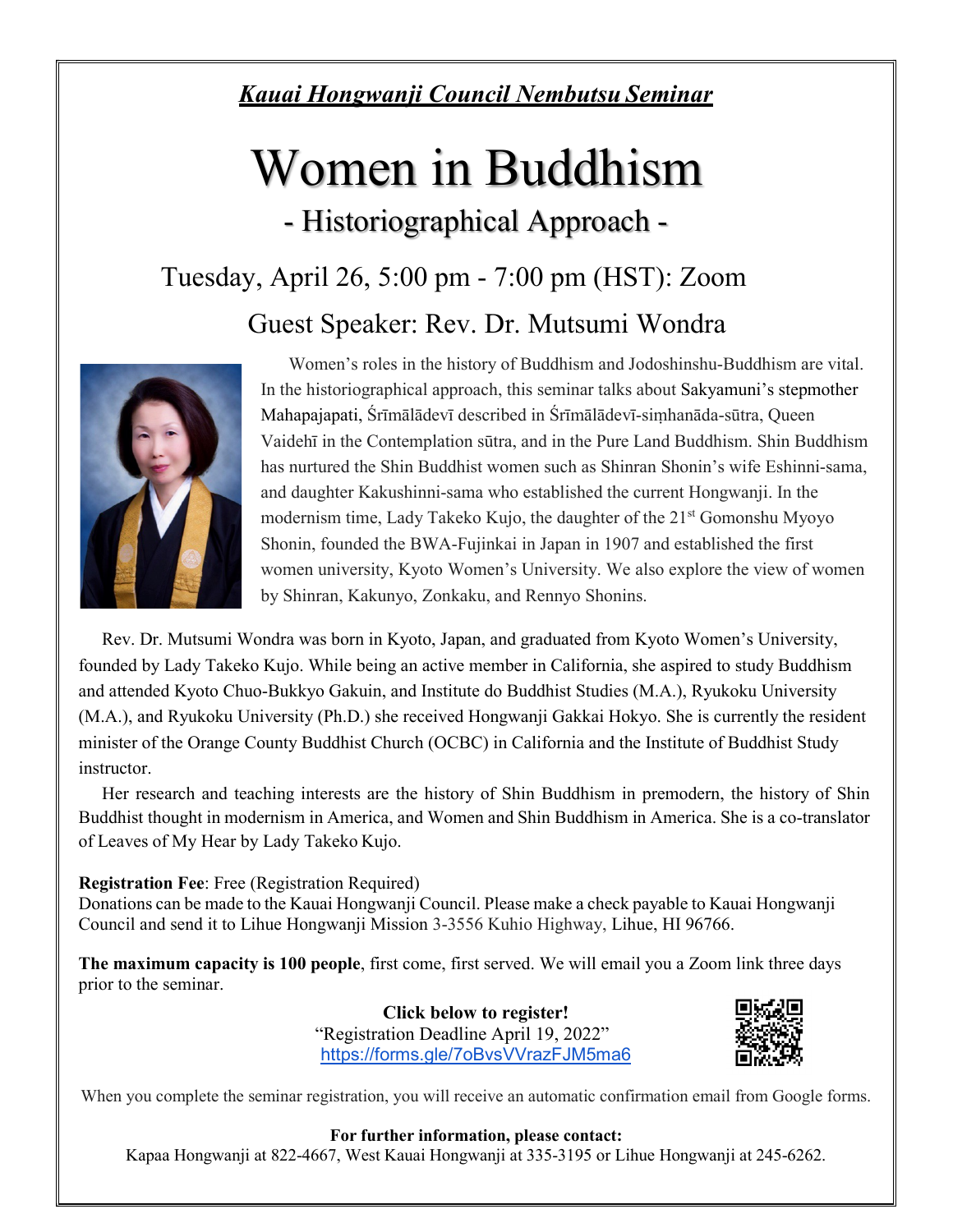#### **MAHALO FOR YOUR CONTRIBUTIONS & SUPPORT February 18 – March 18, 2022**

#### **Memorial Service**

*In memory of the late …* Hiroko Wakumoto – Wakumoto Family Jarrett Yoon – Grace Yoon Katsuto Harada – Susan Apilado Machie Kubota – Richard Kubota Sakai Osaki – Jessie Muramaru

#### **Sunday Services**

Yoshiko Dimples Kano Ralph Kitashima Angela Petel Carol Saiki Gloria Shimizu Roberta Yanagawa



#### **Columbarium Donation** Ronald Matsumura

**Fundraising Donation** Grace Yoon

#### **Miscellaneous Donations**

Winston Kawamoto Richard Kubota Eleanor Seshiki Kathleen Yamamoto Reuben Yoshida

#### **Membership Dues**

Sharon Contrades Marie Hashimura Mitsuko Higashiyama Clyde Ishida Helen Iwai Neil & Celeste Kakimoto Winston Kawamoto Ralph Kitashima Richard Kubota Haven Kuboyama Hideaki Murakami Evelyn Nakamura Roy Nishida Raymond Paler Tami Ramil Barbara Tsunehiro Betty Yamamoto Kathleen Yamamoto Grace Yoon

#### **Friends of KHM Donation** Karen Goo

Linda Naea Teri Yanagawa

#### **Year-end Donation** Betty Yamamoto

#### **Hall Rentals**

Lighthouse Outreach Center Ofa Palulu

#### **Volunteer Support**

Madison Doo Marie Hashimura Stanford Iwamoto Winston Kawamoto Ralph Kitashima Rev. Mieko Majima Milton Nakamura Francis Nishizawa Tami Ramil Taryn Ramil Carol Saiki Calvin & Rona Sakai Gloria Shimizu Pearl Shimizu Joan Slingerland Clyde & Kay Takekuma Erin Takekuma Keith & Thelma Tsukamoto Brian & Wendy Yamamoto Sidney Yanagawa

# **Eshinni– Kakushinni Day Hybrid Service**

April 17, 2022 9:00 am Guest Speaker: Rev. Akiko Okada (Waimea Higashi Honganji) Host: West Kauai Hongwanji Temple BWA

Kauai United BWA observes the Eshinni-Kakushinni Day Service at WKH Hanapepe Temple. The guest speaker is Rev. Akiko Okada.

Rev. Okada was born and raised at her family's temple in Osaka, Japan. She received the Tokudo at age 11 and later received Kyoshi ordination as a Higashi Honganji Shinshu Otani Ha minister. She graduated from Osaka College of Music and Otani University, having studied chanting and music. After graduation she worked at the Higashi Honganji Headquarters in Kyoto as an office minister. In 2018 she was assigned to the North America District office at Higashi Honganji Los Angeles and in 2020 was assigned to serve as staff minister for the Higashi Honganji Hawaii District.

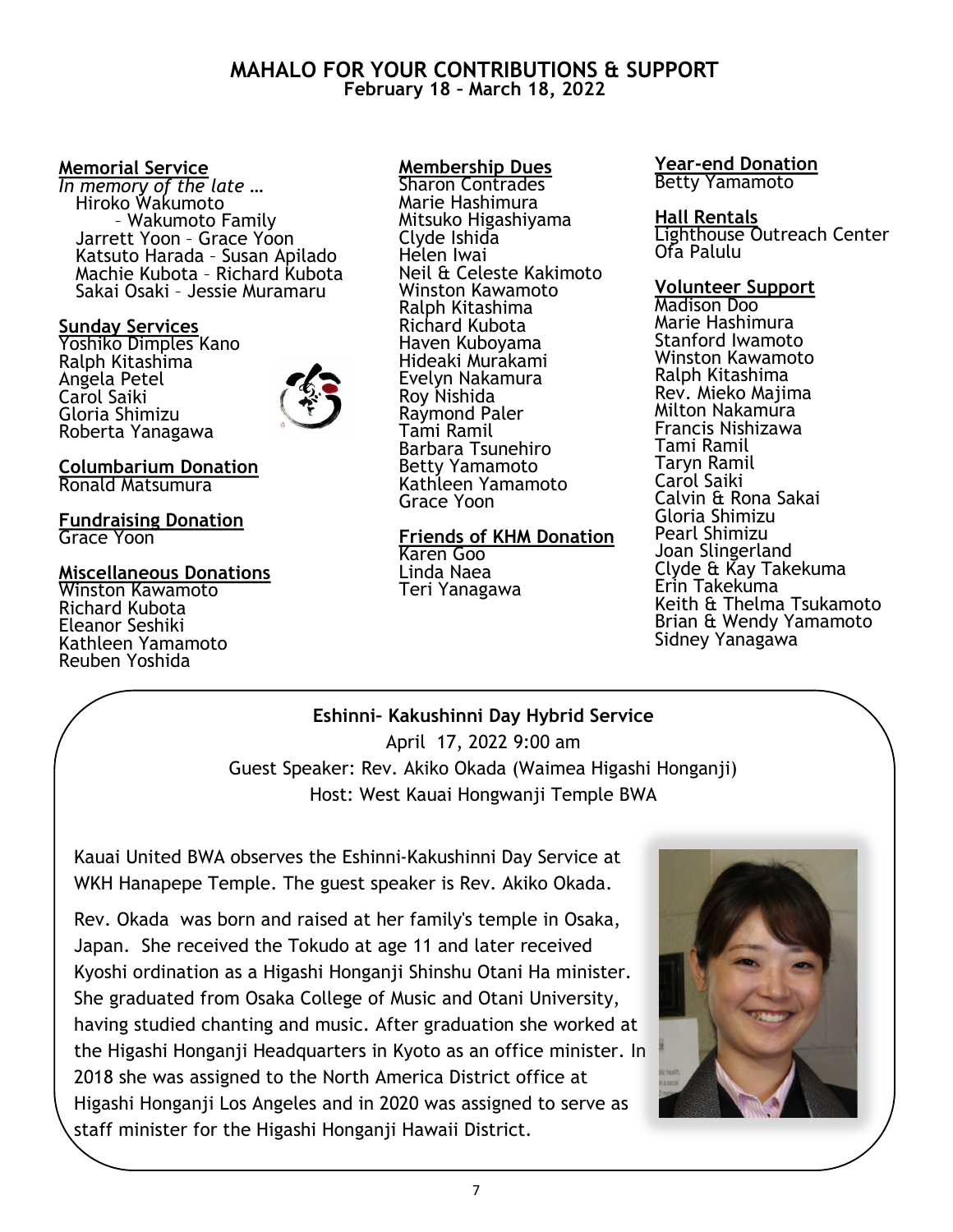# **from the president's corner…**

*Aloha everyone!* April is a significant month for all Buddhists. We will be observing Hanamatsuri which is also known as Buddha Day. The Kauai Buddhist Council will once again have a virtual service on Sunday, April 3, at 9:30 a.m. You may view the service on the Kauai Buddhist Council YouTube channel or if you prefer, please join the Sangha at the temple and we will observe the service together.

The eight Kauai Buddhist Temples and their ministers will be participating in this service. Our special mahalo to Bishop Kosen Ishikawa (Kapaa Jodo Mission) for being the chairperson and coordinating the service, proclamation and activities for the week.

The Buddhist Council met on March 27 and decided not to have the Bon **Dance** this year due to the large gatherings and Covid concern for the health and safety of all. However, the temples will still have their Hatsubon and Obon services and some fundraising event.

Kapaa Hongwanji will have the Hatsubon and Obon Service followed by a food sale and "lanterns of remembrance" for your loved ones. A lantern may be purchased for your family and friends. It will be hung at the temple the week of the service. More information will be sent to you at the beginning of May.

Thank you so much for your continued support and for volunteering to assist with various tasks to keep the temple operational. We welcome your suggestions and concerns to improve the overall operation of the temple and to provide Dharma centered programs and other services.

Let us gratefully recite the Nembutsu each day. Namo Amida Butsu…

# **Women's Association**

On Sunday, April 17, 2022 the Kauai United Hongwanji BWA will be observing Eshinni and Kakushinni Day Service at 9:00 a.m. Please join us for the service at the temple. It will be televised by Rev. Tomo Hojo and the West Kauai Hongwanji BWA.



We often wonder who are these two very important ladies and why we observe the service each year. Eshinni was the wife of our founder Shinran

Shonin. Eshinni is revered for her dedication to Shinran during his productive years. Kakushinni, his daughter, is known for being her father's caregiver in his final years. She is revered for planting the seeds that were to grow into today's Hongwanji. Let us observe this service together at the temple.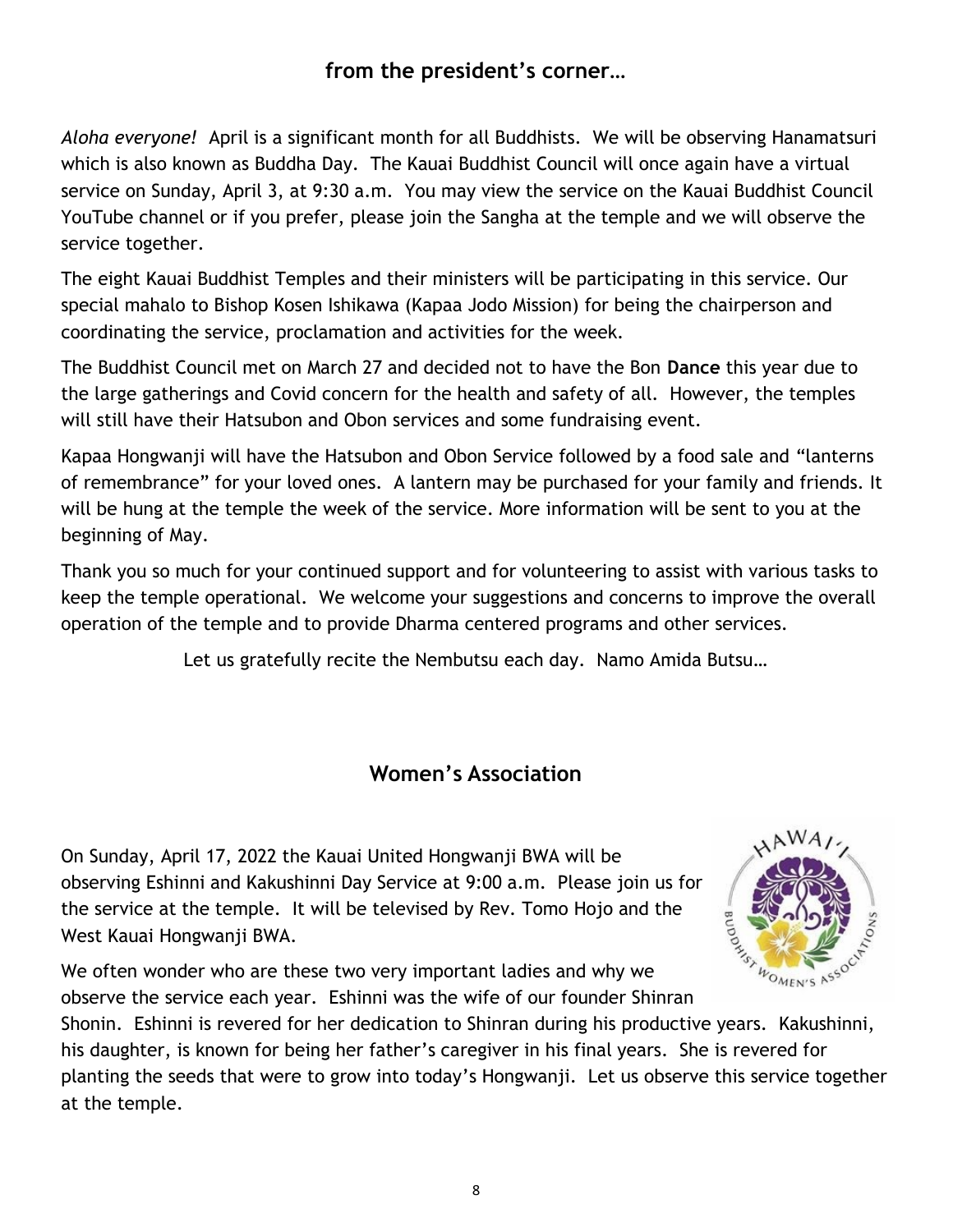# **Memorial Service**

| April                     |               |                  |           | In Memoriam                                                                                |  |
|---------------------------|---------------|------------------|-----------|--------------------------------------------------------------------------------------------|--|
| <b>Alfred Susumu</b>      | Mori          | 13 <sub>th</sub> | 4/2/2010  |                                                                                            |  |
| Niitsuma                  | Hanae         | 3rd              | 4/12/2020 | Kapaa Hongwanji Mission extends its deepest                                                |  |
| Masato                    | Wakumoto      | 17 <sub>th</sub> | 4/13/2006 | sympathy to families who have recently lost<br>their loved ones.                           |  |
| Jerry Mamoru              | Yonemura      | 17 <sub>th</sub> | 4/17/2006 |                                                                                            |  |
| Helen                     | Soma          | 23rd             | 4/24/2000 | <b>Sally Okamoto</b>                                                                       |  |
| Violet Kiyoe              | Shiraki       | 17th             | 4/26/2006 | December 26, 1935 - March 19, 2022                                                         |  |
| May                       |               |                  |           | Namo Amida Butsu.                                                                          |  |
| Mitsue                    | <b>Fukuda</b> | 27th             | 5/7/1996  |                                                                                            |  |
| <b>Tsuruyo</b>            | Shimizu       | 27th             | 5/9/1996  |                                                                                            |  |
| Masao                     | Ninomoto      | 33rd             | 5/11/1990 |                                                                                            |  |
| Masami                    | <b>Ohara</b>  | 50th             | 5/12/1973 | <b>From Minister's Desk</b>                                                                |  |
| Toyoko                    | Ebesu         | 33rd             | 5/14/1990 |                                                                                            |  |
| Darryl Hisashi            | Maeda         | 27th             | 5/14/1996 | Please contact us at 808.822.4667 if you are<br>planning to have a service or visiting the |  |
| Yasuko<br><b>Takeuchi</b> | Nishimoto     | 13 <sub>th</sub> | 5/19/2010 | gravesite. Thank you for your kind support<br>to keep our temple alive.                    |  |
| Sato                      | Kimura        | 33rd             | 5/23/1990 |                                                                                            |  |
| Hajime                    | Inoue         | 50th             | 5/26/1973 | Namo Amida Butsu                                                                           |  |
| Masako                    | Matsumura     | 13 <sub>th</sub> | 5/30/2010 |                                                                                            |  |

# **Hanamatsuri**

Kauai Buddhist Council celebrates the Buddha Day, *Hanamatsuri* (Flower festival), on YouTube on April 3, at 9:30 am. Let's listen to the Dharma messages with gratitude.

| remple clearing a riower Arrangement |         |                                                                                                                                        |                  |  |  |  |  |
|--------------------------------------|---------|----------------------------------------------------------------------------------------------------------------------------------------|------------------|--|--|--|--|
| 4/2/2022                             | Group 1 | Mrs. Marie Hashimura - Chair<br>Mr. & Mrs. Robert Hiraoka, Mr. Milton Nakamura,<br>Mr. Ray Paler                                       | Ruby Ishida      |  |  |  |  |
| 4/9/2022                             | Group 2 | Mr. Francis Nishizawa - Chair<br>Mrs. Yasuko Murakami, Mr. Clint Saiki,<br>Mr. & Mrs. Sidney Yanagawa                                  | Joan Slingerland |  |  |  |  |
| 4/16/2022                            | Group 3 | Mr. & Mrs. Clyde Takekuma - Chair<br>Mr. Stanford Iwamoto,<br>Mrs. Erin Takekuma, Ms. Madison Doo,<br>Mrs. Tami Ramil, Ms. Taryn Ramil | Kay Takekuma     |  |  |  |  |
| 4/23/2022                            | Group 4 | Ms. Gloria Shimizu - Chair<br>Mr. Haven Kuboyama, Mr. & Mrs. Dennis Sunada,<br>lMrs. Pat Yamamoto                                      | lRona Sakai      |  |  |  |  |
| 4/30/2022                            | Group 5 | Mr. & Mrs. Calvin Sakai - Chair<br>Ms. Carol Saiki                                                                                     | Roberta Yanagawa |  |  |  |  |
| 5/7/2022                             | Group 6 | Mr. & Mrs. Keith Tsukamoto - Chair<br>Mr. & Mrs. Brian Yamamoto,<br>Mr. Winston Kawamoto                                               | Ruby Ishida      |  |  |  |  |

# **Temple Cleaning & Flower Arrangement**